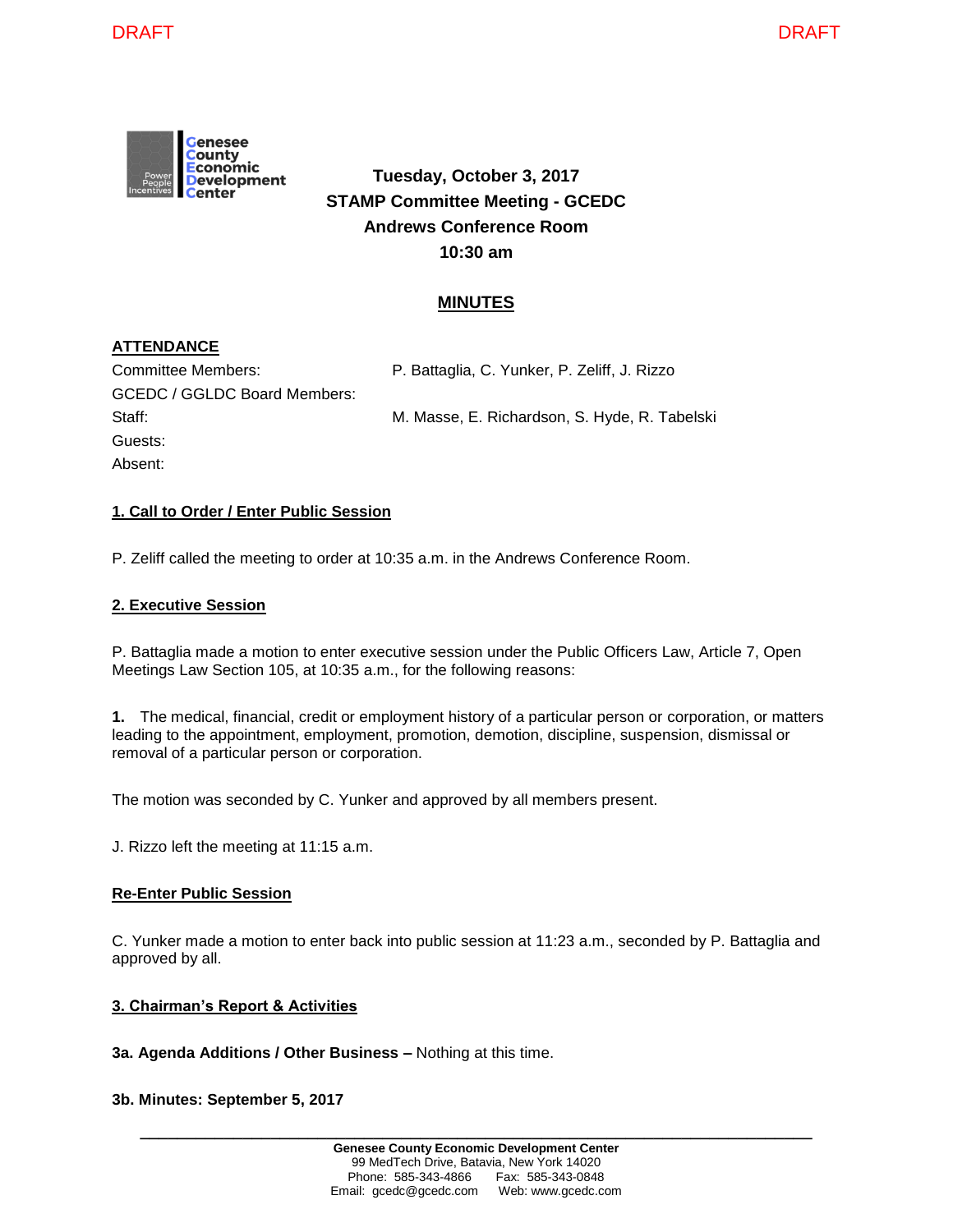#### **C. Yunker made a motion to approve the minutes from September 5, 2017; the motion was seconded by P. Battaglia. Roll call resulted as follows:**

P. Zeliff - Yes

J. Rizzo - Absent

P. Battaglia - Yes

C. Yunker - Yes

**The item was approved as presented.**

# **4. Discussions / Official Recommendations to the Board:**

**4a. \$33M STAMP Grant Draw Review YTD** – M. Masse shared with the committee an analysis of the \$33M STAMP Grant Draws. Draws #1-10 have been received in full. Draws #11, 12 and 13 have been submitted and are awaiting reimbursement. All expenses are paid using the Line of Credit with Key Bank and repaid once the reimbursements are received from NYS. This will be reviewed again next month per the request of the Committee. L. Farrell and M. Masse are working with the State to set up an imprest account to save on interest and unused fees charged by the bank related to the line of credit.

**4b. Construction Update –** M. Masse shared that as part of the Offsite Water Project (Phase I) the water line is installed on Lewiston road, the pressure reducing vault at Knowlesville Rd is installed and waiting on parts to finalize installation and the Maple St. water line has been installed. The project is approx. 22% complete.

The STAMP main access roadway is approx. 50% complete. The box culvert has been installed, grout and water proofing is being done with backfill to follow. Road repair and undercut will commence next week.

**4c. Design and Engineering Proposal – 115kV Line Re-Route –** M. Masse shared that as the GCEDC continues to see interest from large companies that would occupy the main manufacturing campus at STAMP, it has become apparent that we should accelerate our timeline for the relocation of the existing 115kv line that bisects the site. On January 14, 2016 the GCEDC Board approved a contract with O'Brien & Gere in the amount of \$133,400 that would be for the design and engineering for transmission line 112 radial tap. The GCEDC has received a quote to complete the line re-route design and engineering around the western edge of the STAMP site to connect back to the 115kV line at the north end of the site.

M. Masse asked the Committee to recommend approval to increase the contract with O'Brien & Gere for a total contract amount of \$245,000 for Design and Engineering for Re-Routing Transmission Line 112. This expenditure will be funded by the \$33M ESD grant.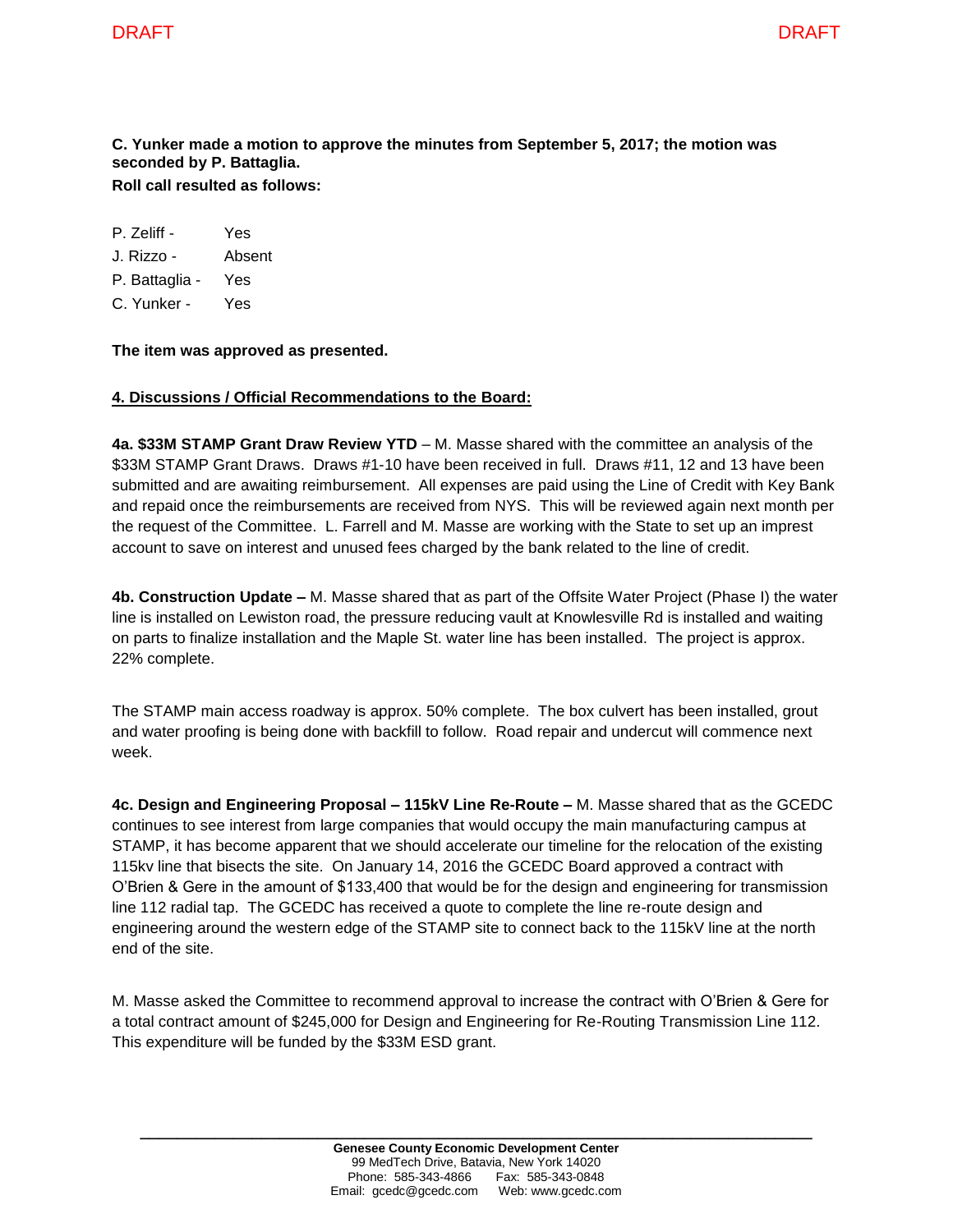**P. Battaglia made a motion to recommend approval of increasing a contract with O'Brien & Gere for Design and Engineering for Re-Routing Transmission Line 112 to an amount not to exceed \$245,000 as presented; the motion was seconded by C. Yunker. Roll call resulted as follows:**

- P. Zeliff Yes
- J. Rizzo Absent
- P. Battaglia Yes
- C. Yunker Yes

#### **The item was approved as presented.**

**4d. Design and Engineering Proposal – Water Line (Pembroke Line) –** M. Masse shared as part of the overall water supply to the STAMP site, the GCEDC has received a proposal from Clark Patterson Lee for design and engineering of 16,900 linear feet of a 12-inch water main. This connection will close the "loop" from where the Town of Alabama's water project ends, to an existing pipe just past the Thruway in Pembroke. This connection will enable an additional 600,000 to 800,000 gallons per day (gpd) of water to be supplied to the STAMP site. This is part of the County's original Phase II water project.

M. Masse asked the Committee to recommend approval of a contract with Clark Patterson Lee for design and engineering not to exceed \$275,000. This expenditure will be covered by funds secured in connection with a Community Benefit agreement signed with Empire Pipeline.

**C. Yunker made a motion to recommend approval of a contract with Clark Patterson Lee for Design and Engineering of the Water Line (Pembroke Line) not to exceed \$275,000 as presented; the motion was seconded by P. Zeliff. Roll call resulted as follows:**

P. Zeliff - Yes J. Rizzo - Absent P. Battaglia - Abstain C. Yunker - Yes

This item will be brought forward to the full Board with no recommendation from the Committee.

**4e. Proposal for Phase III Archeological Work –** M. Masse shared that in March of this year, the GCEDC approved a contract with CC Environment & Planning to prepare a Data Recover Plan (DRP) based on the results of the Phase IIB archeological work completed. That plan reviewed the information gathered at the site, and based on those findings, identifies which of those sites would require Phase III archeological work. Phase III consists of removal of all potential artifacts from the areas identified and compliance with section 106 of the National Historic Preservation Act. Once Phase III work has been completed, this will be the final archeological work required on the site.

M. Masse asked the Committee to recommend approval of a contract with CC Environment & Planning for Phase III Archeological Data Recovery Investigation for STAMP not to exceed \$246,369. This expenditure will be funded by the \$33M ESD grant.

**\_\_\_\_\_\_\_\_\_\_\_\_\_\_\_\_\_\_\_\_\_\_\_\_\_\_\_\_\_\_\_\_\_\_\_\_\_\_\_\_\_\_\_\_\_\_\_\_\_\_\_\_\_\_\_\_\_\_\_\_\_\_\_\_\_\_\_\_\_\_\_\_**